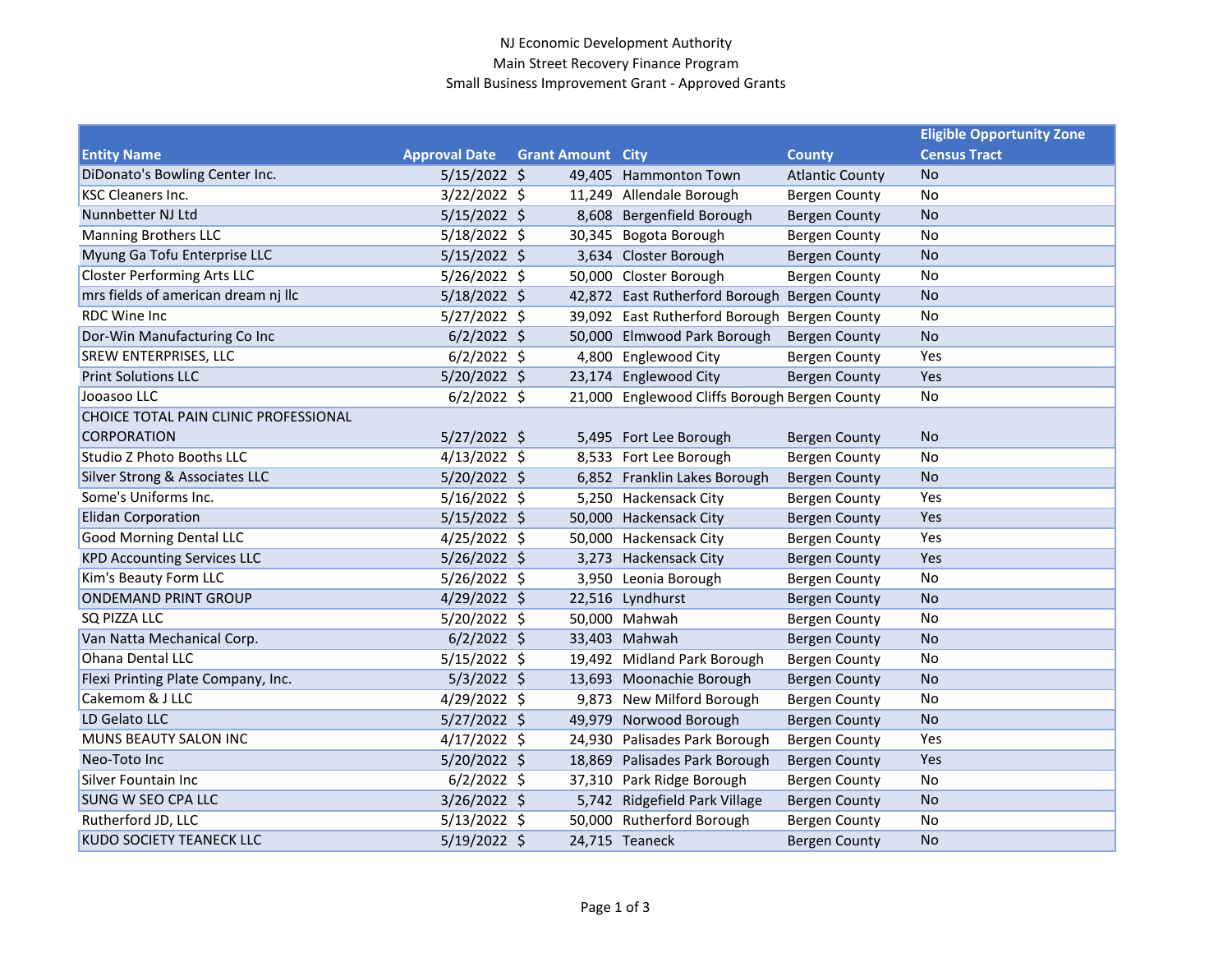## NJ Economic Development Authority Main Street Recovery Finance Program Small Business Improvement Grant - Approved Grants

|                                                   |                      |                          |                            |                              | <b>Eligible Opportunity Zone</b> |
|---------------------------------------------------|----------------------|--------------------------|----------------------------|------------------------------|----------------------------------|
| <b>Entity Name</b>                                | <b>Approval Date</b> | <b>Grant Amount City</b> |                            | <b>County</b>                | <b>Census Tract</b>              |
| PARNOSAH, INC.                                    | $5/27/2022$ \$       |                          | 23,432 Teaneck             | <b>Bergen County</b>         | Yes                              |
| PENELOPE CHANG DDS PC                             | $5/19/2022$ \$       |                          | 50,000 Tenafly Borough     | <b>Bergen County</b>         | <b>No</b>                        |
| Szul's Landscapes, Inc.                           | $5/20/2022$ \$       |                          | 3,077 Chesterfield         | <b>Burlington County</b>     | No                               |
| Clarence Jackson Skills Academy Limited Liability |                      |                          |                            |                              |                                  |
| Company                                           | $3/18/2022$ \$       |                          | 50,000 Evesham             | <b>Burlington County</b>     | No                               |
| DeLorenzo's ASP The Image Factory LLC             | $5/18/2022$ \$       |                          | 14,250 Mcguire Afb         | <b>Burlington County</b>     | No                               |
| Mercer Rubber Company                             | $5/19/2022$ \$       |                          | 50,000 Bellmawr Borough    | <b>Camden County</b>         | Yes                              |
| Southern New Jersey Development Council           |                      |                          | 4,796 Blackwood            | Camden County                | No                               |
| <b>Humanity Pictures LLC</b>                      | $6/2/2022$ \$        |                          | 5,388 Camden City          | Camden County                | Yes                              |
| <b>Glasstown Brewing LLC</b>                      | $5/3/2022$ \$        |                          | 16,809 Millville City      | <b>Cumberland County No</b>  |                                  |
| <b>Beyond Painting Inc</b>                        | 5/20/2022 \$         |                          | 9,343 Vineland City        | <b>Cumberland County Yes</b> |                                  |
| MILLBURN KIDS LLC                                 | $5/20/2022$ \$       |                          | 50,000 Millburn            | <b>Essex County</b>          | No                               |
| <b>BLACC SENSE, LLC</b>                           | $5/19/2022$ \$       |                          | 23,736 Newark City         | <b>Essex County</b>          | <b>No</b>                        |
| <b>TRIO &amp; COMPANY</b>                         | $3/31/2022$ \$       |                          | 8,250 Nutley               | <b>Essex County</b>          | No                               |
| Northern New Jersey Eye Institute PA              | $5/20/2022$ \$       |                          | 8,000 South Orange         | <b>Essex County</b>          | <b>No</b>                        |
| Max Home Furniture LLC                            | $4/17/2022$ \$       |                          | 4,625 Bayonne City         | <b>Hudson County</b>         | Yes                              |
| <b>Bayonne Eats LLC</b>                           | $4/13/2022$ \$       |                          | 12,126 Bayonne City        | <b>Hudson County</b>         | Yes                              |
| Finnegan's Pub LLC                                | $5/27/2022$ \$       |                          | 10,339 Hoboken City        | <b>Hudson County</b>         | No                               |
| Exchange Place Eye Associates LLC                 | $5/3/2022$ \$        |                          | 18,953 Jersey City         | <b>Hudson County</b>         | <b>No</b>                        |
| ONE STOP RESTAURANT SUPPLY CORP.                  | $5/20/2022$ \$       |                          | 19,747 North Bergen        | <b>Hudson County</b>         | Yes                              |
| R & C Cleaners, LLC                               | $4/29/2022$ \$       |                          | 18,393 West New York Town  | <b>Hudson County</b>         | Yes                              |
| <b>BK Brewing LLC</b>                             | $5/18/2022$ \$       |                          | 50,000 Flemington Borough  | <b>Hunterdon County</b>      | Yes                              |
| Donlon Brew Works, LLC                            | $4/24/2022$ \$       |                          | 27,248 Lebanon Borough     | <b>Hunterdon County</b>      | No                               |
| Dreamweaver Equine Center Corp                    | $4/17/2022$ \$       |                          | 24,124 Ringoes             | <b>Hunterdon County</b>      | No                               |
| LE SPA NJ LIMITED LIABILITY COMPANY               | $3/26/2022$ \$       |                          | 16,867 White House Station | <b>Hunterdon County</b>      | No                               |
| 1911 SMOKE HOUSE GROUP CORPORATION                | $5/15/2022$ \$       |                          | 50,000 Trenton City        | <b>Mercer County</b>         | Yes                              |
| Peter Kotsopey, DMD, LLC                          | $5/20/2022$ \$       |                          | 41,171 Trenton City        | <b>Mercer County</b>         | Yes                              |
| The Harwill Corporation                           | $4/27/2022$ \$       |                          | 35,467 Windsor             | <b>Mercer County</b>         | No                               |
| Bliss Wellness Edison Center P.C.                 | 5/20/2022 \$         |                          | 6,448 Edison               | <b>Middlesex County</b>      | <b>No</b>                        |
| Art & Frame Xpress Inc                            | 3/31/2022 \$         | 24,928 Edison            |                            | Middlesex County             | No                               |
| Parking and Mobility LLC                          | $5/26/2022$ \$       |                          | 5,103 Metuchen Borough     | <b>Middlesex County</b>      | No                               |
| Dragonfly Woodbridge Inc.                         | $4/13/2022$ \$       |                          | 50,000 Metuchen Borough    | Middlesex County             | No                               |
| Dick Hart's Auto Body, Inc.                       | $5/20/2022$ \$       |                          | 13,400 Middlesex Borough   | Middlesex County             | Yes                              |
| Indochine Restaurant                              | $5/19/2022$ \$       |                          | 16,939 New Brunswick City  | Middlesex County             | Yes                              |
| Delta's Soulfood, Inc                             | $5/26/2022$ \$       |                          | 50,000 New Brunswick City  | Middlesex County             | Yes                              |